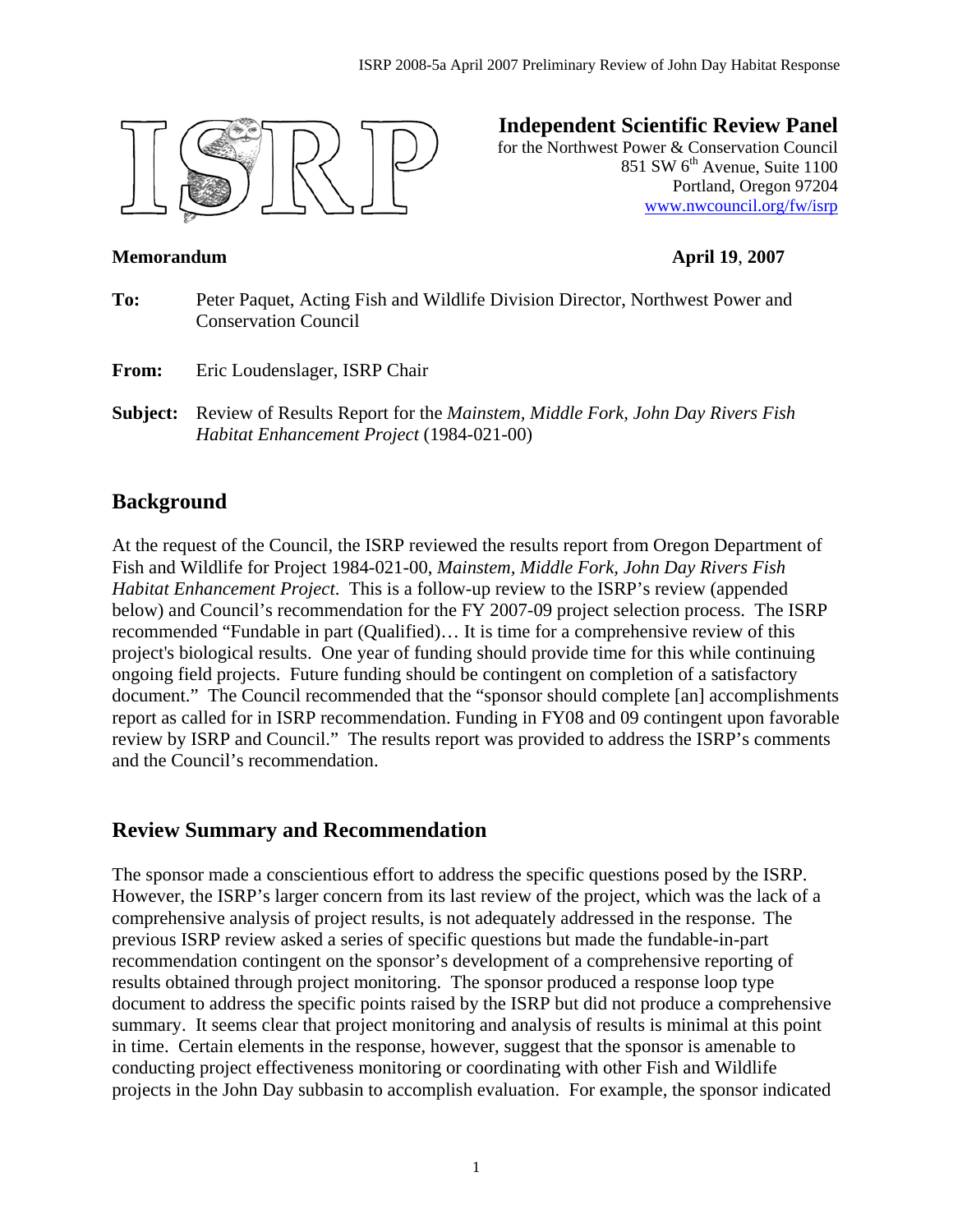that they will be working cooperatively with the John Day River Fish Research Project to develop a BACI design for effectiveness monitoring of the their habitat projects.

The ISRP recommends that a comprehensive summary of the habitat restoration taken by 1984- 021-00 since 1984 is still needed. That report should identify:

- the locations where restoration has occurred;
- the location of these sites relative to spawning and rearing areas for the focal species;
- what monitoring data exists for these sites;
- an analysis and interpretation of the data; and
- an outline for monitoring in the future (this is the place to report the BACI design for effectiveness monitoring identified by the sponsors).

Currently, ongoing fencing projects within the John Day basin appear to be treated as independent entities with little consideration of their relative importance or how they interact. These projects, which all have a united goal, need to come together in a coordinated manner with positive use of the resulting synergy. Work on the various adverse habitat problems within the subbasin needs to be based on a holistic understanding of the system, the limiting factors, and how it all works together. We cannot hope to be successful in restoring habitats to the benefit of fish and wildlife by treating one reach at a time, piecemeal, in isolation from the remainder of the subbasin.

## **Specific Comments**

The ISRP comments below are organized in the same manner as the project sponsor's results report. Four specific ISRP Final FY 2007-09 review comments are identified, and each is followed by the ISRP's current review comments on how well the project sponsor addressed those comments.

**ISRP Comment #1** *"The 1991 and 2002 citations support continued fencing, but it is noted that sites studied by Kauffman et al. 2004 may not all be John Day sites and impacts on fish summarized from that paper are inconclusive."*

The sponsor responded adequately to the question. The information provided by the sponsor provides a scientific rationale of why riparian fencing exclosures would be considered a reasonable strategy to improve stream habitat in the John Day River subbasin. Much of the response is a literature review of the relevant topics that is detailed and comprehensive. It is not a summary of what the project has accomplished but it does address the specific question posed by the ISRP. Based on what has been submitted, however, the ISRP could not report to Council on the scale or magnitude of benefits to fish and wildlife from pursuing this strategy.

In response to the ISRP's question, the sponsor shows that most of the sites included in the studies cited in the proposal were in the John Day subbasin. In addition to Kauffman et al. (2002; cited in the proposal), publications cited in the response, many of them peer reviewed (e.g., Bayley and Li, 2006; Keller and Burnham, 1982; Knapp and Matthews, 1996; Saunders and Fausch, 2006), found increased fish abundances and improved habitat conditions in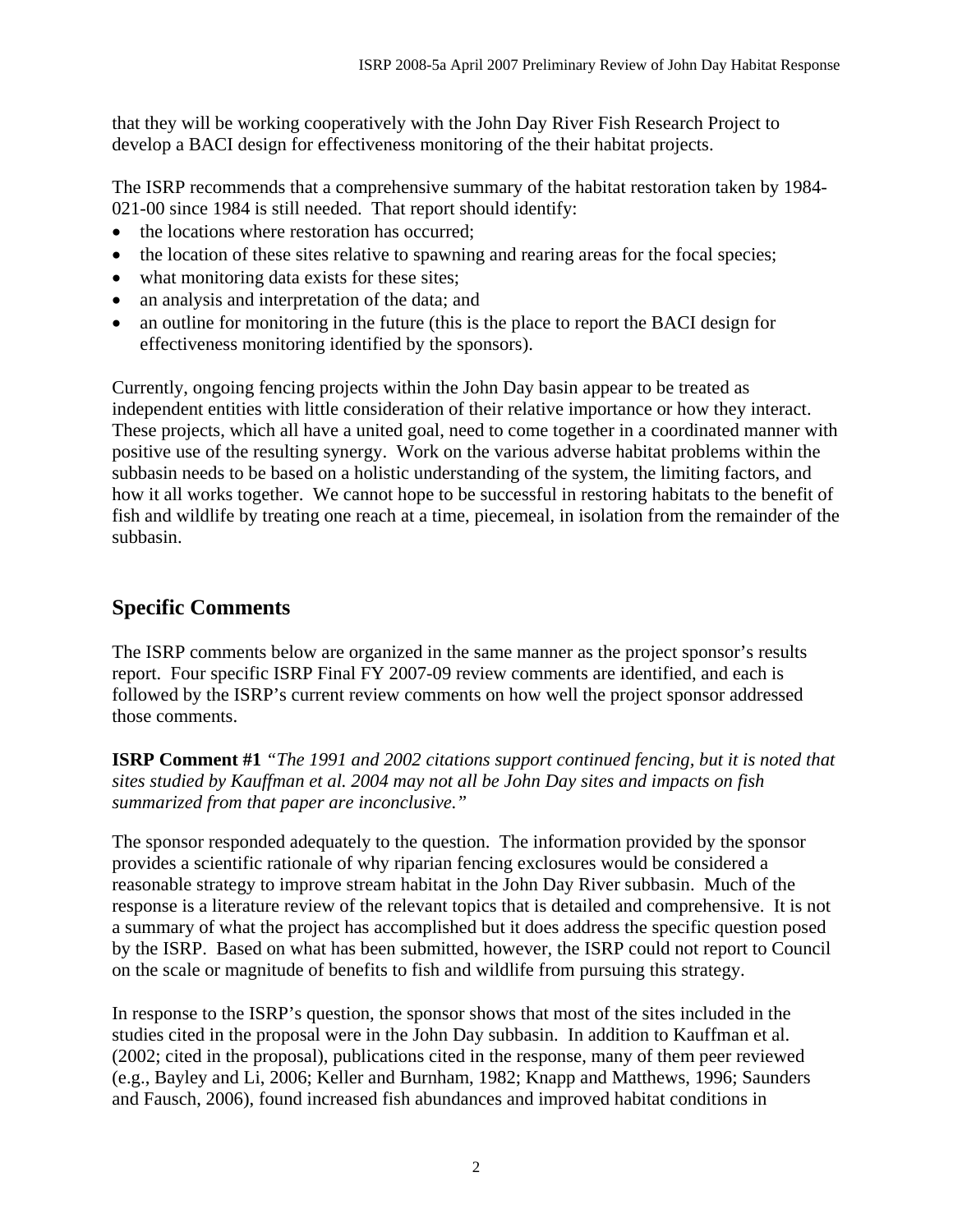stream reaches within exclosures, although some of these studies were not conducted in the John Day basin. The studies discussed in the response provide convincing inferential evidence that exclosures in the John Day subbasin can benefit both stream habitat and salmonid fishes. In their response, the sponsor states that, in some cases, the lack of conclusive data is apparently a result of the size of the exclosure areas — the areas need to be larger to show desired results. This latter type of observation serves as the ISRP's reasoning that just because livestock exclosures could be beneficial does not mean that they are. If they are of inadequate size, or in inappropriate locations, or not in critical locations, they are unlikely to be effective.

#### **ISRP Comment #2** *"Citing preliminary analysis from project #199801600 might suggest that it would be wise to review project plans in terms of these more specific goals."*

The sponsor cites some preliminary analyses that they maintain could provide indirect evidence for improved habitat conditions for Chinook salmon. The response includes information on the spring Chinook stock in the John Day River, after promising that, "During the next few months the ODFW Habitat Project will work with John Day River Fish Research (JDFR) personnel to develop a Before After Control Influence study (BACI) for short term effectiveness monitoring and further evaluate existing data collected by the Habitat Project." The response presents data in support of the hypothesis that the Habitat Project will benefit Chinook production. For example, in referring to the relationship between smolt yield and brood year redds (a surrogate measure of escapement) shown in Figure 2 on page 5, they claim, "The curve shows that at about 1,000 redds (or about 3,000 adult salmon), recruitment reaches a plateau, suggesting that existing rearing habitat is limiting production (Figure 2). One way of increasing production is through enhancing fish habitat." Later, in response to the question about what other changes have taken place resulting from efforts outside the project (page 9), the sponsor states, "There are a multitude of changes within the watershed that could have an effect on the Habitat Project, mostly for the better." These claims all seem to be reasonable, given that there is very strong evidence from the John Day subbasin and elsewhere the region that livestock exclosures are an effective means of improving fish habitat. From the general tone of the response, the project sponsor apparently feels that conditions in this subbasin are now more favorable for fish production than they were prior to the onset of the habitat restoration work in 1984. In spite of the circumstantial evidence provided, however, the sponsor's contention that increases in salmon abundance within the John Day subbasin, at least in part, have been due to improved habitat conditions needs substantially stronger, more direct, empirical support at this point in time.

The sponsor has not yet sorted out all the possible reasons for improved adult returns that they maintain could result from improved habitat. For example, the increased adult returns since 2000 could be related to factors other than (or in addition to) improved habitat such as ocean conditions. The sponsor presents a stock-recruitment curve that they maintain indicates that rearing habitat is limited. The data used to construct the curve is limited and highly variable and, without the 1978 data point, the pattern appears linear not curvilinear. Furthermore, increased smolt abundance could simply be related to increased returns of adults since 2000's and not necessarily to improved habitat (see comment and ISRP analysis of smolt survival below). Although the trends in adult returns and smolt production appear promising, much more data and data analysis is needed to make a convincing case that these responses directly relate to habitat improvement within the John Day. The sponsor clearly recognizes this need and has expressed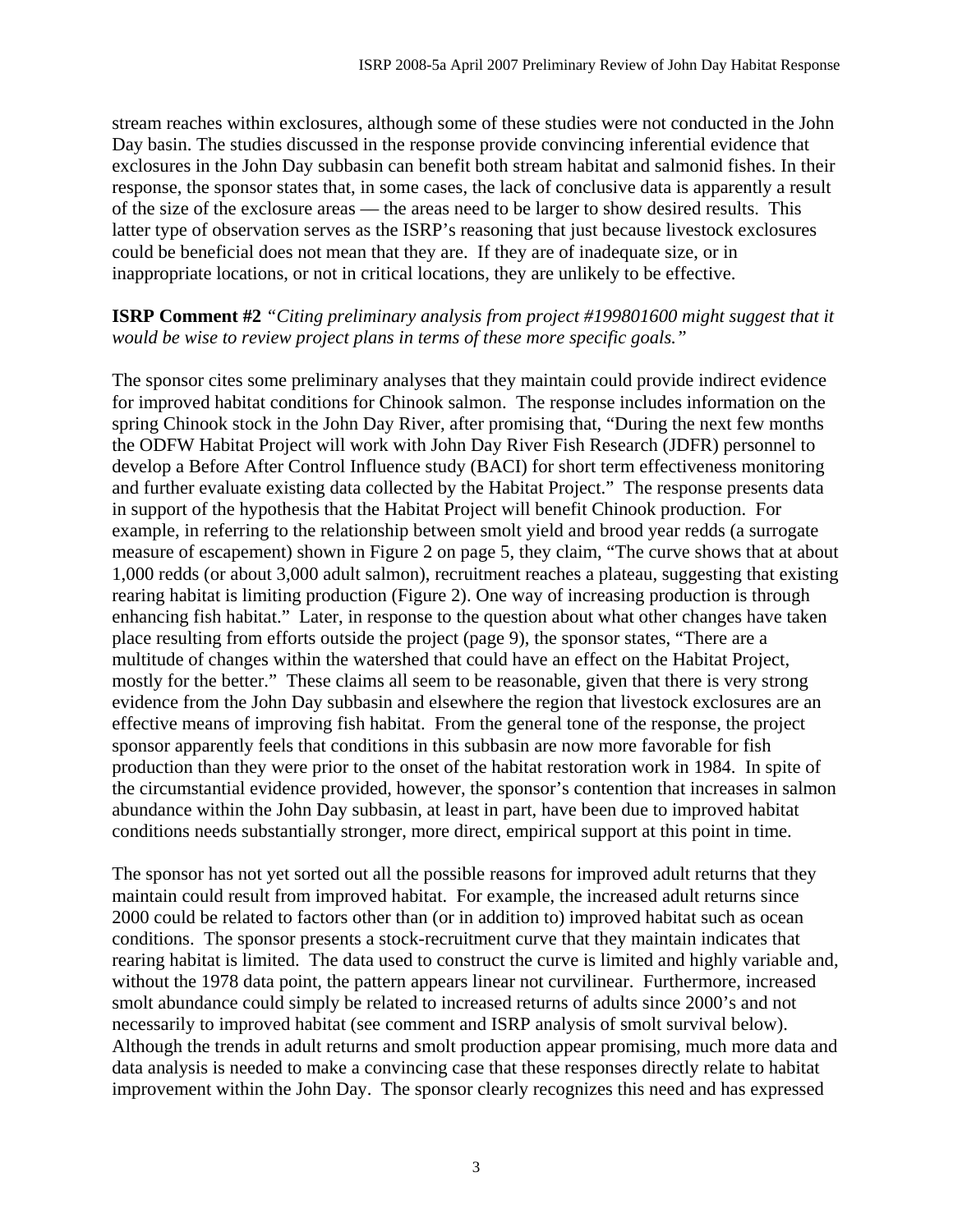interest in being involved in this work. A promising development is the commitment of this project to work with The John Day River Fish Research Project (#199801600) to develop a BACI design to evaluate short-term effectiveness monitoring of the habitat projects.

The responses to the ISRP questions do not provide a completely clear picture of how future stream fencing sites will be selected, although selection will apparently be strongly influenced by landowner willingness to participate in the program. Without more detail, the ISRP wonders whether the most critical sites for restoration will ever get the attention they deserve, especially if the stream flows through a recalcitrant landowner's property. Furthermore, the response suggests that continued habitat degradation may be occurring in areas that have been treated (fenced). They state "Additional data collected by JDFR indicates there has been a gradual shift in spring Chinook spawner distribution to downstream reaches, which suggests spawning or adult Chinook holding habitat conditions have either improved below areas treated by the Habitat Project or spawning habitat conditions within the treated reaches have degraded." This observation leads to the question: are conditions in the John Day subbasin deteriorating faster than restoration can improve them?

This question makes the spring Chinook information in Table 1 (page 6) especially valuable. If conditions subbasin-wide are improving, there should be an increase in the ratio of smolts to redds as freshwater survival improves; that is, a greater percentage of fish will survive from egg to smolting if habitat is being restored faster than it is being lost. On the other hand, if the trend is for a net loss of productive habitat (more is degraded than is protected or restored), the smolt/redd ratio should decline. Unfortunately, this ratio is not given in Table 1 even though it is highlighted in the table heading.

However, it is possible to estimate the number of redds from the scatter of points in Figure 2, and from these numbers calculate the ratio of spring Chinook smolts (Column 3 in Table 1) to broodyear redds. This is plotted by the ISRP in the graph below. Surprisingly, the average number of Chinook smolts per redd declined by about 60% from the pre-treatment years 1980-1984 to the post-implementation period 1999-2004. This does not necessarily mean that the habitat restoration projects have been unsuccessful. The low numbers of smolts per redd from 2000- 2004 may reflect the regional drought conditions that have prevailed during this interval, or some other unknown factor. With 1999 a good water year (best recent smolt year), and 2000-2004 drought years in much of the west (with partial recovery in 2003/2004), it seems like drought was most likely an overriding factor in smolts/redd ratios. The sponsor needs to evaluate the smolts/redd data in terms of river discharge at key times of the year (use USGS gauging station information) and perhaps other parameters. This type of data analyses is needed to understand the influence of habitat improvement on smolt production. The smolts/redd ratio, however, certainly does not demonstrate project effectiveness in this case.

Datasets such as these illustrate the difficulty of drawing conclusions about habitat restoration effectiveness at a large scale without a carefully considered study design involving suitable control sites and appropriate effectiveness metrics. The ISRP strongly encourages the sponsor to develop a spatially explicit study design for determining the effectiveness of fencing projects, including meaningful and measurable habitat and biological response metrics that will facilitate an evaluation of this important habitat improvement program.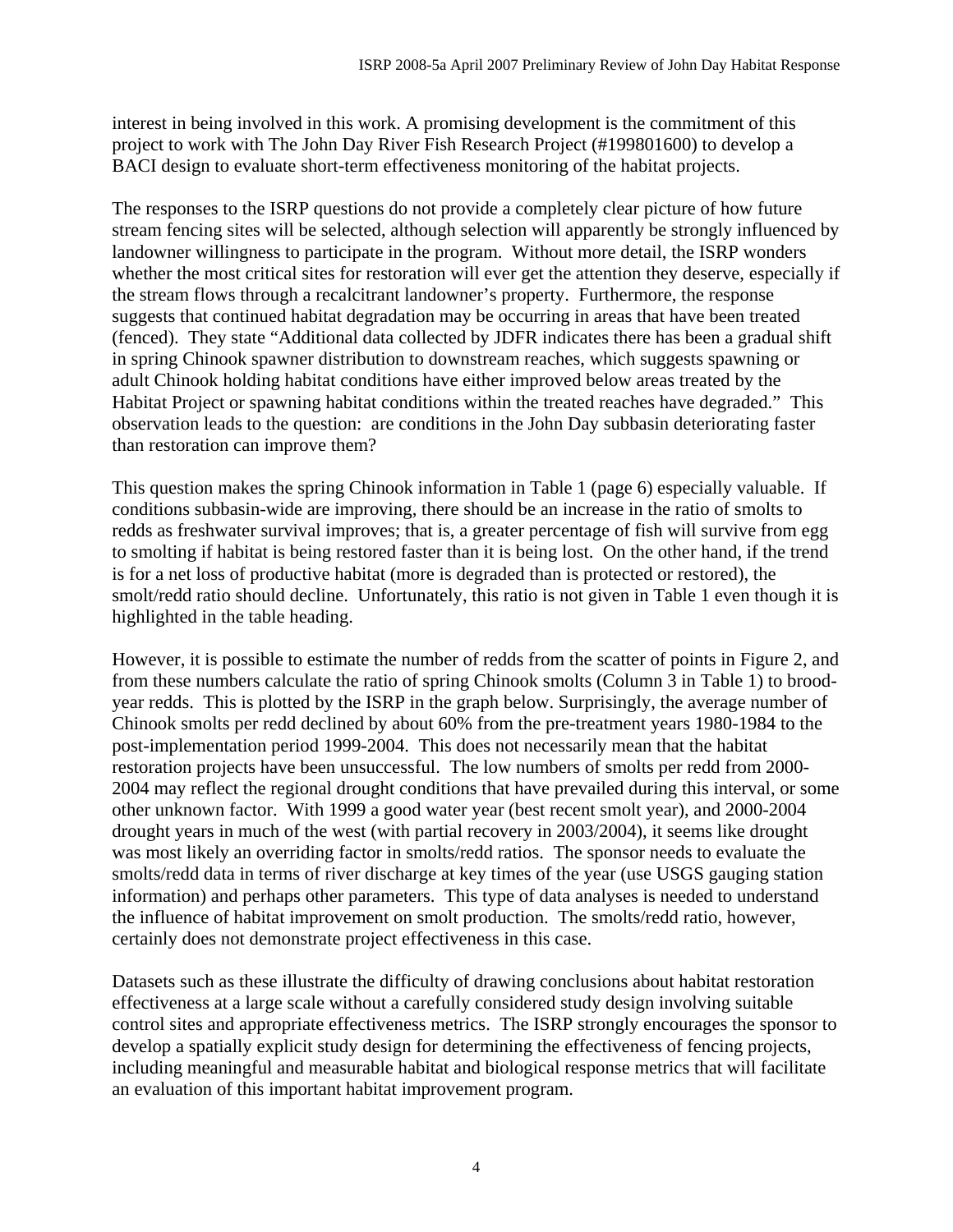

**ISRP Comment #3** *"Another question is, overall, how much progress has been made toward project implementation goals? For example what percentage of streambank miles needing rehabilitation has been rehabilitated to what extent?"*

The sponsor provides a reasonable response to the ISRP's question concerning the number of stream miles rehabilitated. Nearly 150 miles of stream has been treated to date,<sup>1</sup> which amounts to only 8-9% of the estimated stream miles inhabited by the focal species within the John Day subbasin. They also present evidence that banks are stabilizing and the channel is narrowing at two project sites within the John Day basin over the last four years. The sponsor, however, did not address progress toward other implementation goals such as those related to bull trout and redband trout.

The sponsor does not state how many miles of stream need rehabilitation. The small percentage of the overall stream miles treated is an interesting insight. The question remains, how many of these miles need "treatment," and how effective has the 144 treated miles been since the project sites are scattered throughout such a huge basin. How many of the projects are fencing projects? What are the sizes of the projects and on what type of land are the projects sited? Fencing riparian areas in pastures or on field edges where livestock are more easily managed is a different

 $\overline{a}$  $<sup>1</sup>$  This is all projects together, not just the one under consideration.</sup>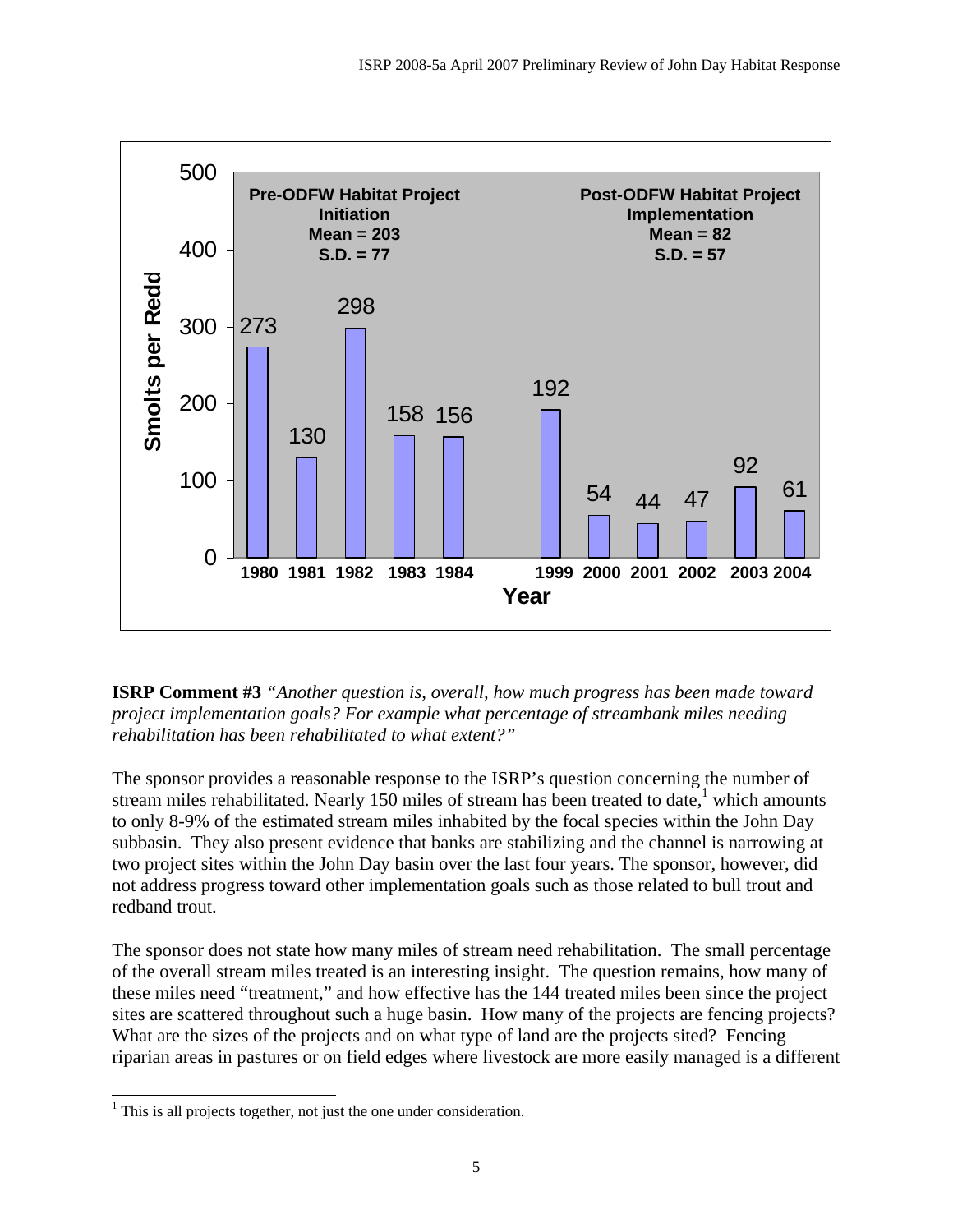level of practice than fencing streams on rangeland where no other means of livestock control may be feasible. Some of the former types of projects (conducted by the Habitat Project) may be beneficial to some degree, but perhaps may not be of very high priority. Off-stream water development has been very successful at moving cattle out of riparian areas, as has riding and other behavioral approaches, but the project seems to believe that only fencing is appropriate. As the sponsor notes, each site has its own potential, but rather than seeing this as an obstacle to monitoring (as they appear to), it is an opportunity to determine which situations yield the most results for the resources invested. After such a long period of activity, some conclusions must be obvious.

It would be ideal to have a basinwide riparian assessment, such as a Properly Functioning Condition analysis, and a prioritized plan as a basis for coordinated efforts in the basin. Efforts to protect properly functioning reaches may be more critical than efforts to restore nonfunctional reaches. Identifying reaches at risk proximate to functioning reaches would also contribute to a strategic approach.

## **ISRP Comment #4** *"What changes have occurred in the watershed outside these projects that contribute to the cumulative effects of this project, both positive and negative?"*

The sponsor discusses both positive and negative factors that could affect the projects. On the positive side, this project clearly is part of a larger effort directed at basinwide habitat restoration. Since inception of the project, the sponsor has been working cooperatively with counties to restore habitat and fish in the John Day subbasin. Their work complements efforts being conducted by Watershed Councils, Soil and Water Conservation Districts, the Confederated Tribes of the Umatilla Indian Reservation, and several other agencies and organizations. All of the coordinated activity in the basin is a plus and would certainly leverage the contributions of an effective habitat project. It is difficult, however, to decipher how many projects have been funded and by whom (e.g., BPA, OWEB), and what group implemented and monitored the projects (ODFW, County, Tribes, etc). A location-specific project inventory with results (perhaps a spreadsheet) would be an invaluable reference.

The sponsor asserts that negative impacts are largely administrative, involving the permitting process. The sponsor expressed some dissatisfaction with the direction of the research being conducted in the basin and maintained that much of the research is not directly relevant to habitat restoration priorities. This issue perhaps indicates insufficient coordination and cooperation between the researchers and project personnel. In addition, existing fish passage barriers and outdated screens on a large number of irrigation diversions could impede salmonid response to improved habitat.

As pointed out earlier in this review, there are several factors that could negatively affect the project that the sponsor could have addressed such as the status of ongoing habitat degradation in the basin and whether they think degradation is occurring more rapidly than restoration. They also could have addressed problems in gaining landowner cooperation. Is land use changing to any degree in the basin such as fragmentation and hobby ranching? What is the irrigation/allocation situation? How might such situations, if present, figure into an overall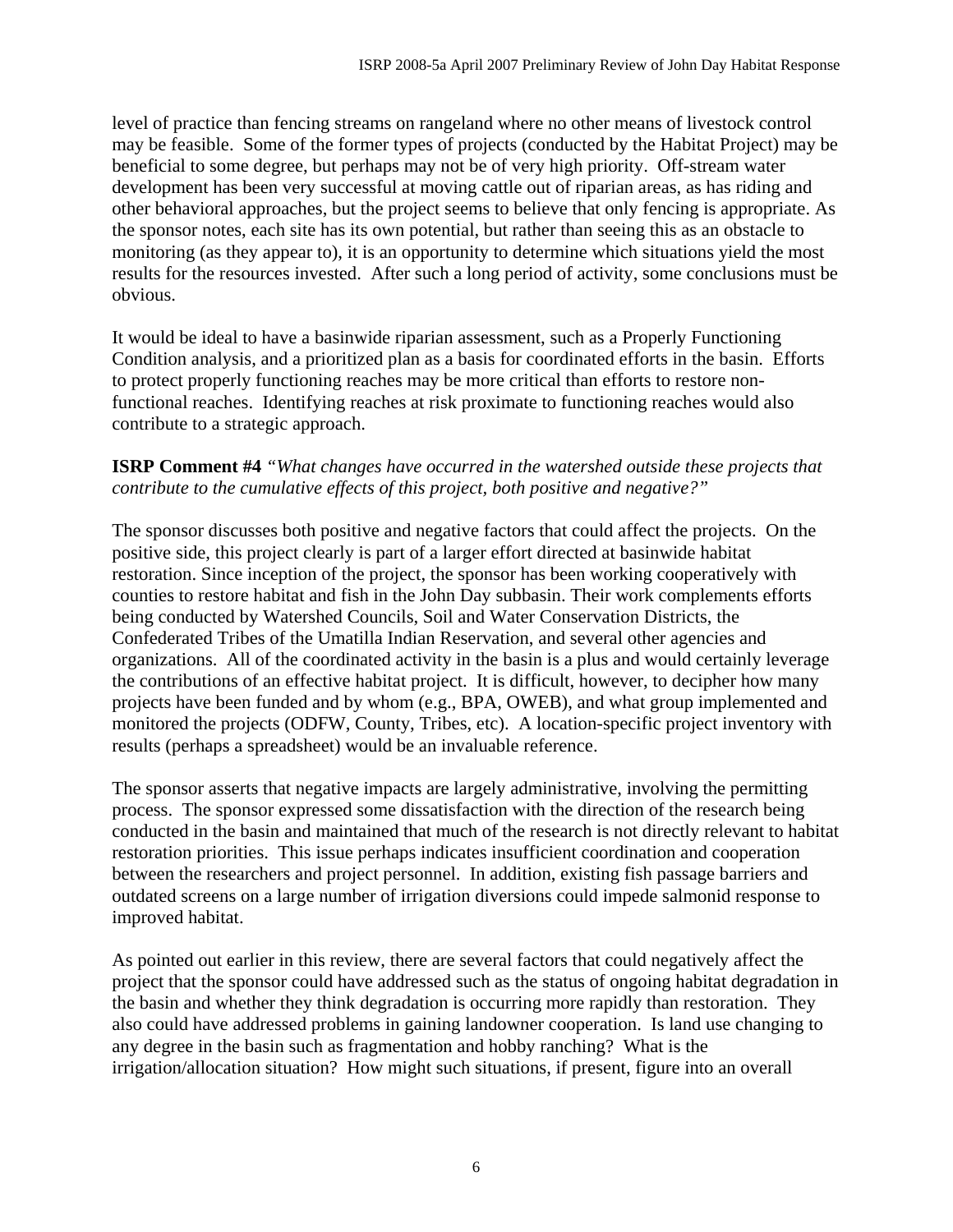strategy? This scale of analysis was the intent of the subbasin planning process, a tool whose use should be reflected in all 2007-09 project proposals.

# **Appendix. Final ISRP FY 2007-09 Review Comments**

198402100 - Mainstem, Middle Fork, John Day Rivers Fish Habitat Enhancement Project **Sponsor:** Oregon Department of Fish & Wildlife (ODFW) **Province:** Columbia Plateau **Subbasin:** John Day **Budgets:** FY07: \$486,515 FY08: \$519,262 FY09: \$537,463 **Short description:** This project was initiated on July 1, 1984, (BPA) contract number DE A179-

84 BP17460 and allows for initial landowner contacts, agreement development, project design, budgeting, and implementation for anadromous fish habitat on private lands. **ISRP final recommendation:** Fundable in part (Qualified)

### **Comment (from response loop):**

Three previous reviews have emphasized that future funding would be contingent upon providing analysis of project results based on quantitative monitoring of biological outcomes, specifically, habitat characteristics and presence of target species. The sponsor's response included excerpts from both a project-specific review from 1991 and a more general study from 2002, along with some example photopoint comparisons.

The sponsor has obviously conducted a locally popular program with results in re-vegetating of riparian corridors, as evidenced by the photopoint monitoring described in the response. After 22 years, the project should be showing changes in characteristics such as abundance of fishes, bank stability, and stream width-depth relationships. It is doubtful that before/after photopoint comparisons alone would be adequate for assessing some of the parameters listed in the proposal.

The 1991 and 2002 citations support continued fencing, but it is noted that sites studied by Kauffman et al. 2004, may not all be John Day sites and impacts on fish summarized from that paper are inconclusive. Citing preliminary analysis from project #199801600 might suggest that it would be wise to review project plans in terms of these more specific goals. Are current project proposals and priorities in line with these goals? Several project specific measurements are cited but not in the context of the watershed as a whole.

Another question is, overall, how much progress has been made toward project implementation goals? For example, what percentage of streambank miles needing rehabilitation has been rehabilitated to what extent? What changes have occurred in the watershed outside these projects that contribute to the cumulative effects of this project, both positive and negative? Project results must be assessed so that inferences can be drawn about changes observed in the John Day in the context of changes occurring in the larger region. Project 200301700, Integrated Status and Effectiveness Monitoring Program, includes a John Day pilot program that should be helpful in this, but is just getting organized. Close cooperation with the M&E project and sharing of results and experiences from this long-running project will maximize the benefits from both.